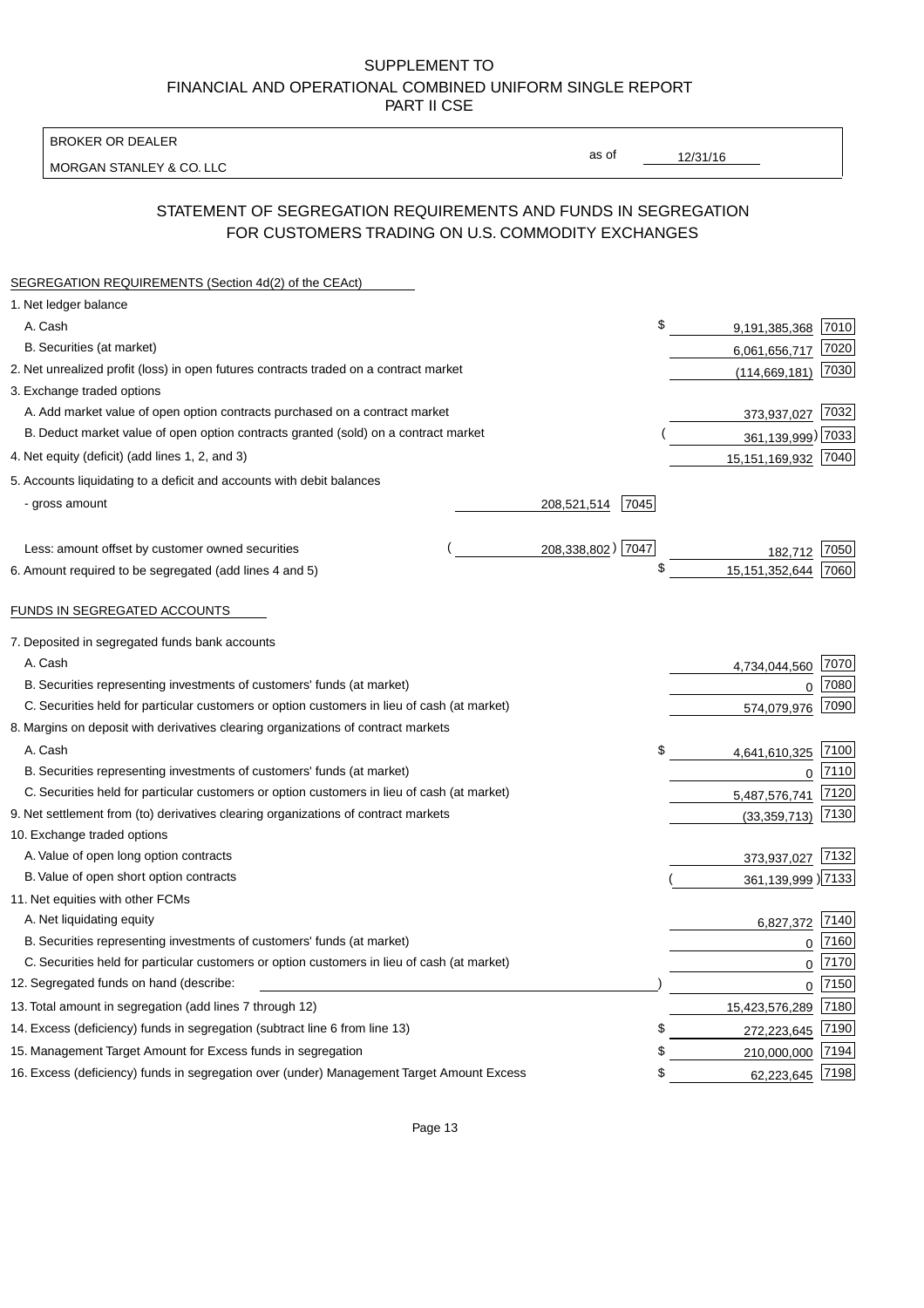| <b>BROKER OR DEALER</b>                                                                                  | as of                  |          |                |
|----------------------------------------------------------------------------------------------------------|------------------------|----------|----------------|
| MORGAN STANLEY & CO. LLC                                                                                 |                        | 12/31/16 |                |
| STATEMENT OF SEGREGATION REQUIREMENTS AND FUNDS IN SEGREGATION<br>FOR CUSTOMERS' DEALER OPTIONS ACCOUNTS |                        |          |                |
| 1. Amount required to be segregated in accordance                                                        | $\mathbb{S}$           |          |                |
| with Commission regulation 32.6<br>2. Funds in segregated accounts                                       |                        |          | <u>0</u>  7200 |
| A. Cash                                                                                                  | \$<br>7210<br>$\Omega$ |          |                |
| B. Securities (at market)<br>C. Total                                                                    | 7220<br>$\Omega$       |          | 7230<br>U      |
| 3. Excess (deficiency) funds in segregation                                                              |                        |          |                |
| (subtract line 2.C from line 1)                                                                          |                        |          | 0 7240         |
|                                                                                                          |                        |          |                |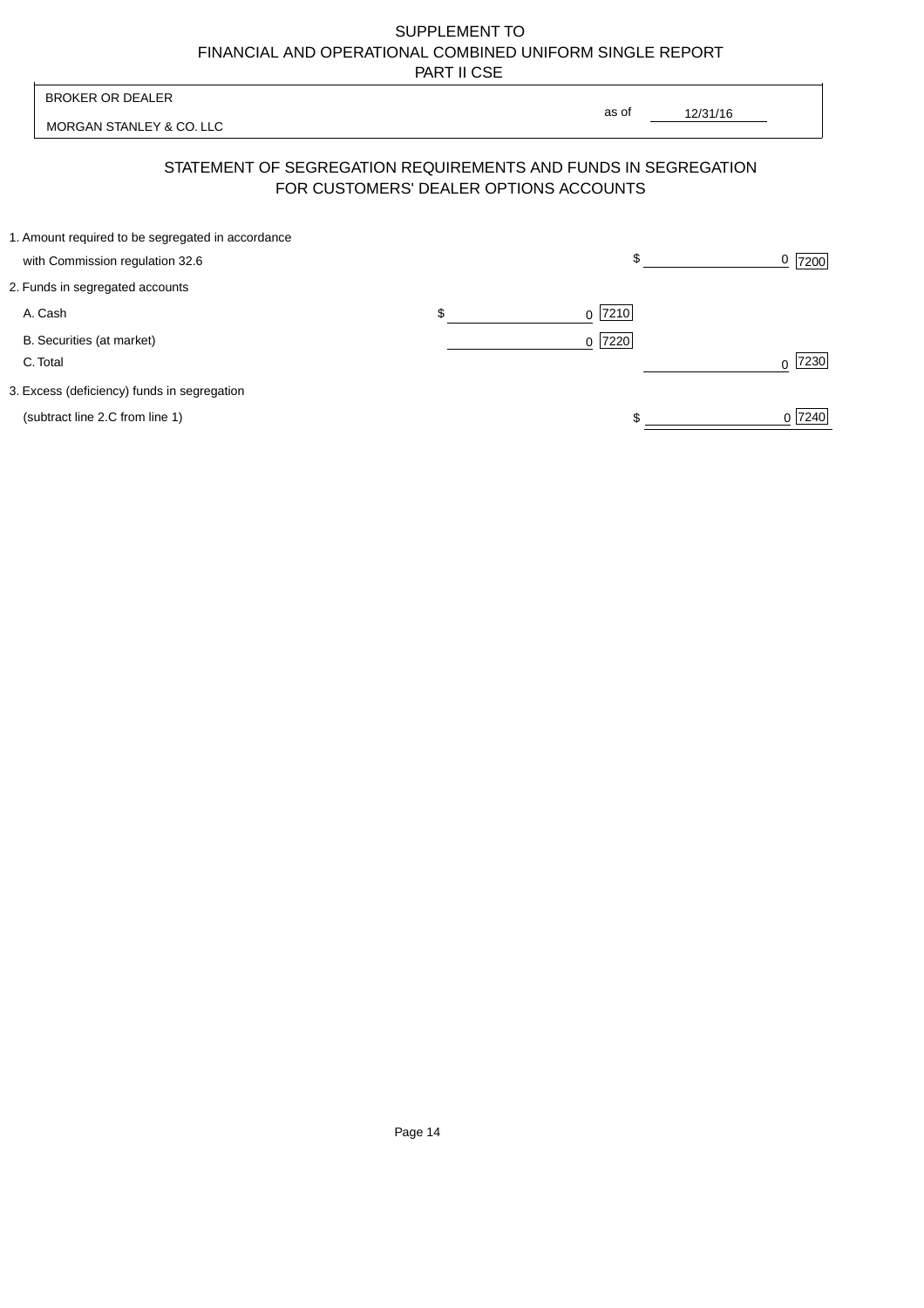PART II CSE

MORGAN STANLEY & CO. LLC and the contract of the contract of the contract of the contract of the contract of the contract of the contract of the contract of the contract of the contract of the contract of the contract of t BROKER OR DEALER

as of

### STATEMENT OF SECURED AMOUNTS AND FUNDS HELD IN SEPARATE ACCOUNTS PURSUANT TO COMMISSION REGULATION 30.7

#### FOREIGN FUTURES AND FOREIGN OPTIONS SECURED AMOUNTS

| Amount required to be set aside pursuant to law, rule or regulation of a foreign government<br>or a rule of a self-regulatory organization authorized thereunder |  |                    | \$<br>O.            | 7305 |
|------------------------------------------------------------------------------------------------------------------------------------------------------------------|--|--------------------|---------------------|------|
| 1. Net ledger balance - Foreign Futures and Foreign Option Trading - All Customers                                                                               |  |                    |                     |      |
| A. Cash                                                                                                                                                          |  |                    | \$<br>2,787,771,652 | 7315 |
| B. Securities (at market)                                                                                                                                        |  |                    | 1,346,697,804       | 7317 |
| 2. Net unrealized profit (loss) in open futures contracts traded on a foreign board of trade                                                                     |  |                    | 288,333,432         | 7325 |
| 3. Exchange traded options                                                                                                                                       |  |                    |                     |      |
| A. Market value of open option contracts purchased on a foreign board of trade                                                                                   |  |                    | 19,763,424          | 7335 |
| B. Market value of open contracts granted (sold) on a foreign board of trade                                                                                     |  |                    | (3,796,619)         | 7337 |
| 4. Net equity (deficit) (add lines 1.2. and 3.)                                                                                                                  |  |                    | \$<br>4,438,769,693 | 7345 |
| 5. Accounts liquidating to a deficit and accounts with                                                                                                           |  |                    |                     |      |
| debit balances - gross amount                                                                                                                                    |  | 7351<br>15,902,297 |                     |      |
| Less: amount offset by customer owned securities                                                                                                                 |  | 11,541,867) 7352   | 4,360,430           | 7354 |
| 6. Amount required to be set aside as the secured amount - Net Liquidating Equity Method (add lines 4 and 5)                                                     |  |                    | \$<br>4,443,130,123 | 7355 |
| 7. Greater of amount required to be set aside pursuant to foreign jurisdiction (above) or line 6.                                                                |  |                    | \$<br>4,443,130,123 | 7360 |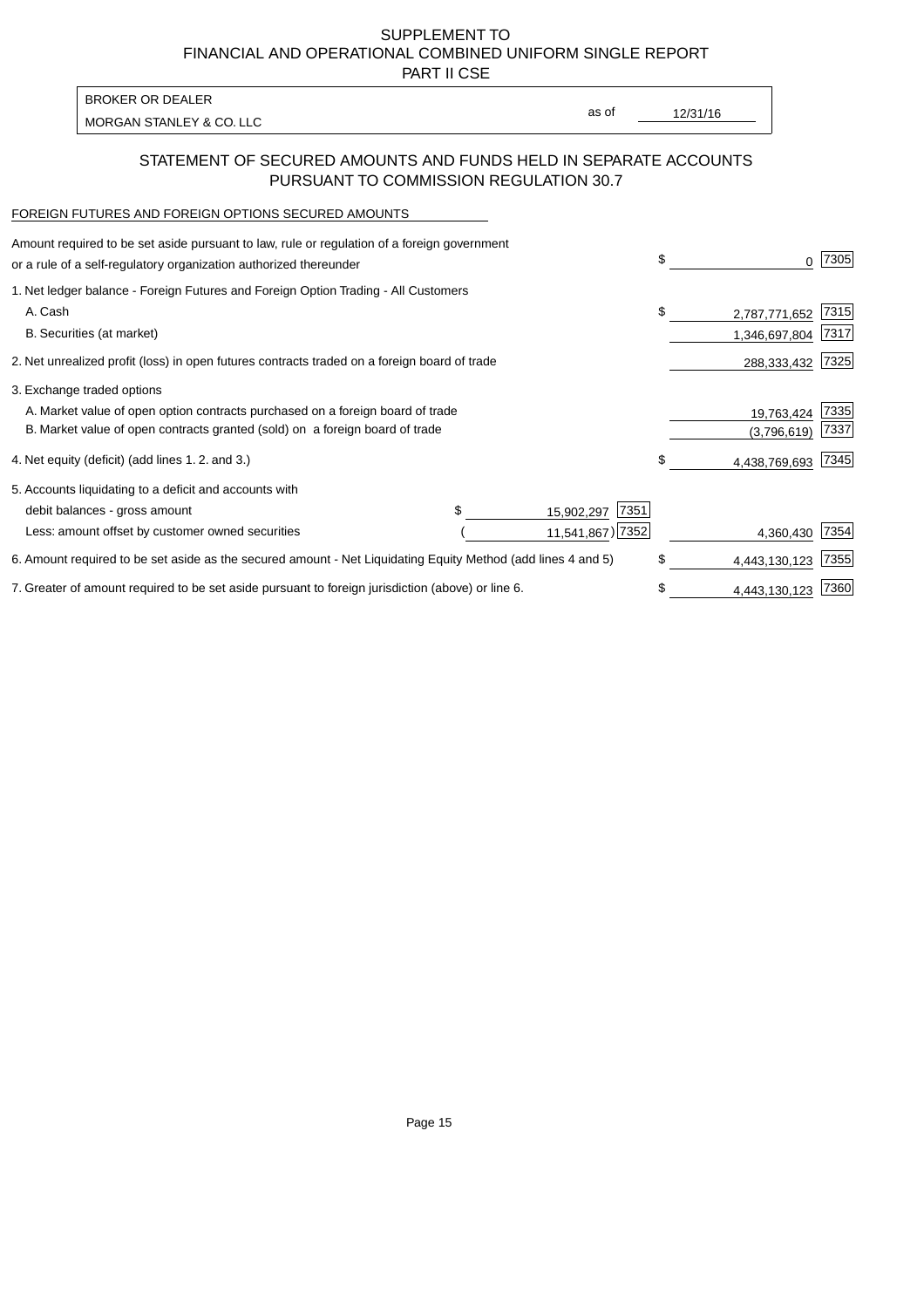BROKER OR DEALER

MORGAN STANLEY & CO. LLC

12/31/16 as of

# STATEMENT OF SECURED AMOUNTS AND FUNDS HELD IN SEPARATE ACCOUNTS PURSUANT TO COMMISSION REGULATION 30.7

#### FUNDS DEPOSITED IN SEPARATE REGULATION 30.7 ACCOUNTS

| \$<br>360,595,361 7500<br>A. Banks located in the United States<br>B. Other banks qualified under Regulation 30.7<br>7510<br>473,706,182 7520 \$<br>834, 301, 543 7530<br>Name(s):<br>0<br>2. Securities<br>\$<br>A. In safekeeping with banks located in the United States<br>518,899,743 7540<br>B. In safekeeping with other banks qualified under Regulation 30.7<br>7550<br>$0$  7560<br>518,899,743 7570<br>Name(s):<br>0<br>3. Equities with registered futures commission merchants<br>A. Cash<br>$0$ 7580<br>\$<br><b>B.</b> Securities<br>$0$ 7590<br>0 7600<br>C. Unrealized gain (loss) on open futures contracts<br>$0$ 7610<br>D. Value of long option contracts<br>$0)$ 7615<br>0 7620<br>E. Value of short option contracts<br>4. Amounts held by clearing organizations of foreign boards of trade<br><u> 1980 - Johann Barbara, martxa alemaniar a</u><br>Name(s):<br>7630<br>\$<br>A. Cash<br>$0$ 7640<br>$0$ 7650<br><b>B.</b> Securities<br>C. Amount due to (from) clearing organizations - daily variation<br>7660<br>0<br>D. Value of long option contracts<br>0 7670<br>$_0$ ) 7675<br>$0^{7680}$<br>E. Value of short option contracts<br>5. Amounts held by members of foreign boards of trade<br>7690<br>Name(s):<br>0<br>\$<br>2,165,758,285 7700<br>A. Cash<br><b>B.</b> Securities<br>827,798,061 7710<br>C. Unrealized gain (loss) on open futures contracts<br>288,329,016 7720<br>D. Value of long option contracts<br>19,763,424 7730<br>E. Value of short option contracts<br>$(3,796,615)$ <sup>)</sup> [7735]<br> 7740<br>3,297,852,171<br>6. Amounts with other depositories designated by a foreign board of trade<br>7750<br>0 7760<br>Name(s):<br>0<br>0 7765<br>4,651,053,457 7770<br>\$<br>8. Total funds in separate section 30.7 accounts<br>9. Excess (deficiency) set Aside Funds for Secured Amount (subtract Line 7 Secured<br>207,923,334 7380<br>\$<br>Statement page 15 from Line 8)<br>\$<br>160,000,000 7780<br>10. Management Target Amount for Excess funds in separate section 30.7 accounts<br>47,923,334 7785<br>11. Excess (deficiency) funds in separate 30.7 accounts over (under) Management Target<br>\$ | 1. Cash in banks |  |  |  |
|---------------------------------------------------------------------------------------------------------------------------------------------------------------------------------------------------------------------------------------------------------------------------------------------------------------------------------------------------------------------------------------------------------------------------------------------------------------------------------------------------------------------------------------------------------------------------------------------------------------------------------------------------------------------------------------------------------------------------------------------------------------------------------------------------------------------------------------------------------------------------------------------------------------------------------------------------------------------------------------------------------------------------------------------------------------------------------------------------------------------------------------------------------------------------------------------------------------------------------------------------------------------------------------------------------------------------------------------------------------------------------------------------------------------------------------------------------------------------------------------------------------------------------------------------------------------------------------------------------------------------------------------------------------------------------------------------------------------------------------------------------------------------------------------------------------------------------------------------------------------------------------------------------------------------------------------------------------------------------------------------------------------------------------------------------------------------------------------------------------------------------------------------------------------------|------------------|--|--|--|
|                                                                                                                                                                                                                                                                                                                                                                                                                                                                                                                                                                                                                                                                                                                                                                                                                                                                                                                                                                                                                                                                                                                                                                                                                                                                                                                                                                                                                                                                                                                                                                                                                                                                                                                                                                                                                                                                                                                                                                                                                                                                                                                                                                           |                  |  |  |  |
|                                                                                                                                                                                                                                                                                                                                                                                                                                                                                                                                                                                                                                                                                                                                                                                                                                                                                                                                                                                                                                                                                                                                                                                                                                                                                                                                                                                                                                                                                                                                                                                                                                                                                                                                                                                                                                                                                                                                                                                                                                                                                                                                                                           |                  |  |  |  |
|                                                                                                                                                                                                                                                                                                                                                                                                                                                                                                                                                                                                                                                                                                                                                                                                                                                                                                                                                                                                                                                                                                                                                                                                                                                                                                                                                                                                                                                                                                                                                                                                                                                                                                                                                                                                                                                                                                                                                                                                                                                                                                                                                                           |                  |  |  |  |
|                                                                                                                                                                                                                                                                                                                                                                                                                                                                                                                                                                                                                                                                                                                                                                                                                                                                                                                                                                                                                                                                                                                                                                                                                                                                                                                                                                                                                                                                                                                                                                                                                                                                                                                                                                                                                                                                                                                                                                                                                                                                                                                                                                           |                  |  |  |  |
|                                                                                                                                                                                                                                                                                                                                                                                                                                                                                                                                                                                                                                                                                                                                                                                                                                                                                                                                                                                                                                                                                                                                                                                                                                                                                                                                                                                                                                                                                                                                                                                                                                                                                                                                                                                                                                                                                                                                                                                                                                                                                                                                                                           |                  |  |  |  |
|                                                                                                                                                                                                                                                                                                                                                                                                                                                                                                                                                                                                                                                                                                                                                                                                                                                                                                                                                                                                                                                                                                                                                                                                                                                                                                                                                                                                                                                                                                                                                                                                                                                                                                                                                                                                                                                                                                                                                                                                                                                                                                                                                                           |                  |  |  |  |
|                                                                                                                                                                                                                                                                                                                                                                                                                                                                                                                                                                                                                                                                                                                                                                                                                                                                                                                                                                                                                                                                                                                                                                                                                                                                                                                                                                                                                                                                                                                                                                                                                                                                                                                                                                                                                                                                                                                                                                                                                                                                                                                                                                           |                  |  |  |  |
|                                                                                                                                                                                                                                                                                                                                                                                                                                                                                                                                                                                                                                                                                                                                                                                                                                                                                                                                                                                                                                                                                                                                                                                                                                                                                                                                                                                                                                                                                                                                                                                                                                                                                                                                                                                                                                                                                                                                                                                                                                                                                                                                                                           |                  |  |  |  |
|                                                                                                                                                                                                                                                                                                                                                                                                                                                                                                                                                                                                                                                                                                                                                                                                                                                                                                                                                                                                                                                                                                                                                                                                                                                                                                                                                                                                                                                                                                                                                                                                                                                                                                                                                                                                                                                                                                                                                                                                                                                                                                                                                                           |                  |  |  |  |
|                                                                                                                                                                                                                                                                                                                                                                                                                                                                                                                                                                                                                                                                                                                                                                                                                                                                                                                                                                                                                                                                                                                                                                                                                                                                                                                                                                                                                                                                                                                                                                                                                                                                                                                                                                                                                                                                                                                                                                                                                                                                                                                                                                           |                  |  |  |  |
|                                                                                                                                                                                                                                                                                                                                                                                                                                                                                                                                                                                                                                                                                                                                                                                                                                                                                                                                                                                                                                                                                                                                                                                                                                                                                                                                                                                                                                                                                                                                                                                                                                                                                                                                                                                                                                                                                                                                                                                                                                                                                                                                                                           |                  |  |  |  |
|                                                                                                                                                                                                                                                                                                                                                                                                                                                                                                                                                                                                                                                                                                                                                                                                                                                                                                                                                                                                                                                                                                                                                                                                                                                                                                                                                                                                                                                                                                                                                                                                                                                                                                                                                                                                                                                                                                                                                                                                                                                                                                                                                                           |                  |  |  |  |
|                                                                                                                                                                                                                                                                                                                                                                                                                                                                                                                                                                                                                                                                                                                                                                                                                                                                                                                                                                                                                                                                                                                                                                                                                                                                                                                                                                                                                                                                                                                                                                                                                                                                                                                                                                                                                                                                                                                                                                                                                                                                                                                                                                           |                  |  |  |  |
|                                                                                                                                                                                                                                                                                                                                                                                                                                                                                                                                                                                                                                                                                                                                                                                                                                                                                                                                                                                                                                                                                                                                                                                                                                                                                                                                                                                                                                                                                                                                                                                                                                                                                                                                                                                                                                                                                                                                                                                                                                                                                                                                                                           |                  |  |  |  |
|                                                                                                                                                                                                                                                                                                                                                                                                                                                                                                                                                                                                                                                                                                                                                                                                                                                                                                                                                                                                                                                                                                                                                                                                                                                                                                                                                                                                                                                                                                                                                                                                                                                                                                                                                                                                                                                                                                                                                                                                                                                                                                                                                                           |                  |  |  |  |
|                                                                                                                                                                                                                                                                                                                                                                                                                                                                                                                                                                                                                                                                                                                                                                                                                                                                                                                                                                                                                                                                                                                                                                                                                                                                                                                                                                                                                                                                                                                                                                                                                                                                                                                                                                                                                                                                                                                                                                                                                                                                                                                                                                           |                  |  |  |  |
|                                                                                                                                                                                                                                                                                                                                                                                                                                                                                                                                                                                                                                                                                                                                                                                                                                                                                                                                                                                                                                                                                                                                                                                                                                                                                                                                                                                                                                                                                                                                                                                                                                                                                                                                                                                                                                                                                                                                                                                                                                                                                                                                                                           |                  |  |  |  |
|                                                                                                                                                                                                                                                                                                                                                                                                                                                                                                                                                                                                                                                                                                                                                                                                                                                                                                                                                                                                                                                                                                                                                                                                                                                                                                                                                                                                                                                                                                                                                                                                                                                                                                                                                                                                                                                                                                                                                                                                                                                                                                                                                                           |                  |  |  |  |
|                                                                                                                                                                                                                                                                                                                                                                                                                                                                                                                                                                                                                                                                                                                                                                                                                                                                                                                                                                                                                                                                                                                                                                                                                                                                                                                                                                                                                                                                                                                                                                                                                                                                                                                                                                                                                                                                                                                                                                                                                                                                                                                                                                           |                  |  |  |  |
|                                                                                                                                                                                                                                                                                                                                                                                                                                                                                                                                                                                                                                                                                                                                                                                                                                                                                                                                                                                                                                                                                                                                                                                                                                                                                                                                                                                                                                                                                                                                                                                                                                                                                                                                                                                                                                                                                                                                                                                                                                                                                                                                                                           |                  |  |  |  |
|                                                                                                                                                                                                                                                                                                                                                                                                                                                                                                                                                                                                                                                                                                                                                                                                                                                                                                                                                                                                                                                                                                                                                                                                                                                                                                                                                                                                                                                                                                                                                                                                                                                                                                                                                                                                                                                                                                                                                                                                                                                                                                                                                                           |                  |  |  |  |
|                                                                                                                                                                                                                                                                                                                                                                                                                                                                                                                                                                                                                                                                                                                                                                                                                                                                                                                                                                                                                                                                                                                                                                                                                                                                                                                                                                                                                                                                                                                                                                                                                                                                                                                                                                                                                                                                                                                                                                                                                                                                                                                                                                           |                  |  |  |  |
|                                                                                                                                                                                                                                                                                                                                                                                                                                                                                                                                                                                                                                                                                                                                                                                                                                                                                                                                                                                                                                                                                                                                                                                                                                                                                                                                                                                                                                                                                                                                                                                                                                                                                                                                                                                                                                                                                                                                                                                                                                                                                                                                                                           |                  |  |  |  |
|                                                                                                                                                                                                                                                                                                                                                                                                                                                                                                                                                                                                                                                                                                                                                                                                                                                                                                                                                                                                                                                                                                                                                                                                                                                                                                                                                                                                                                                                                                                                                                                                                                                                                                                                                                                                                                                                                                                                                                                                                                                                                                                                                                           |                  |  |  |  |
|                                                                                                                                                                                                                                                                                                                                                                                                                                                                                                                                                                                                                                                                                                                                                                                                                                                                                                                                                                                                                                                                                                                                                                                                                                                                                                                                                                                                                                                                                                                                                                                                                                                                                                                                                                                                                                                                                                                                                                                                                                                                                                                                                                           |                  |  |  |  |
|                                                                                                                                                                                                                                                                                                                                                                                                                                                                                                                                                                                                                                                                                                                                                                                                                                                                                                                                                                                                                                                                                                                                                                                                                                                                                                                                                                                                                                                                                                                                                                                                                                                                                                                                                                                                                                                                                                                                                                                                                                                                                                                                                                           |                  |  |  |  |
|                                                                                                                                                                                                                                                                                                                                                                                                                                                                                                                                                                                                                                                                                                                                                                                                                                                                                                                                                                                                                                                                                                                                                                                                                                                                                                                                                                                                                                                                                                                                                                                                                                                                                                                                                                                                                                                                                                                                                                                                                                                                                                                                                                           |                  |  |  |  |
|                                                                                                                                                                                                                                                                                                                                                                                                                                                                                                                                                                                                                                                                                                                                                                                                                                                                                                                                                                                                                                                                                                                                                                                                                                                                                                                                                                                                                                                                                                                                                                                                                                                                                                                                                                                                                                                                                                                                                                                                                                                                                                                                                                           |                  |  |  |  |
|                                                                                                                                                                                                                                                                                                                                                                                                                                                                                                                                                                                                                                                                                                                                                                                                                                                                                                                                                                                                                                                                                                                                                                                                                                                                                                                                                                                                                                                                                                                                                                                                                                                                                                                                                                                                                                                                                                                                                                                                                                                                                                                                                                           |                  |  |  |  |
|                                                                                                                                                                                                                                                                                                                                                                                                                                                                                                                                                                                                                                                                                                                                                                                                                                                                                                                                                                                                                                                                                                                                                                                                                                                                                                                                                                                                                                                                                                                                                                                                                                                                                                                                                                                                                                                                                                                                                                                                                                                                                                                                                                           |                  |  |  |  |
|                                                                                                                                                                                                                                                                                                                                                                                                                                                                                                                                                                                                                                                                                                                                                                                                                                                                                                                                                                                                                                                                                                                                                                                                                                                                                                                                                                                                                                                                                                                                                                                                                                                                                                                                                                                                                                                                                                                                                                                                                                                                                                                                                                           |                  |  |  |  |
|                                                                                                                                                                                                                                                                                                                                                                                                                                                                                                                                                                                                                                                                                                                                                                                                                                                                                                                                                                                                                                                                                                                                                                                                                                                                                                                                                                                                                                                                                                                                                                                                                                                                                                                                                                                                                                                                                                                                                                                                                                                                                                                                                                           |                  |  |  |  |
|                                                                                                                                                                                                                                                                                                                                                                                                                                                                                                                                                                                                                                                                                                                                                                                                                                                                                                                                                                                                                                                                                                                                                                                                                                                                                                                                                                                                                                                                                                                                                                                                                                                                                                                                                                                                                                                                                                                                                                                                                                                                                                                                                                           |                  |  |  |  |
|                                                                                                                                                                                                                                                                                                                                                                                                                                                                                                                                                                                                                                                                                                                                                                                                                                                                                                                                                                                                                                                                                                                                                                                                                                                                                                                                                                                                                                                                                                                                                                                                                                                                                                                                                                                                                                                                                                                                                                                                                                                                                                                                                                           |                  |  |  |  |
|                                                                                                                                                                                                                                                                                                                                                                                                                                                                                                                                                                                                                                                                                                                                                                                                                                                                                                                                                                                                                                                                                                                                                                                                                                                                                                                                                                                                                                                                                                                                                                                                                                                                                                                                                                                                                                                                                                                                                                                                                                                                                                                                                                           |                  |  |  |  |